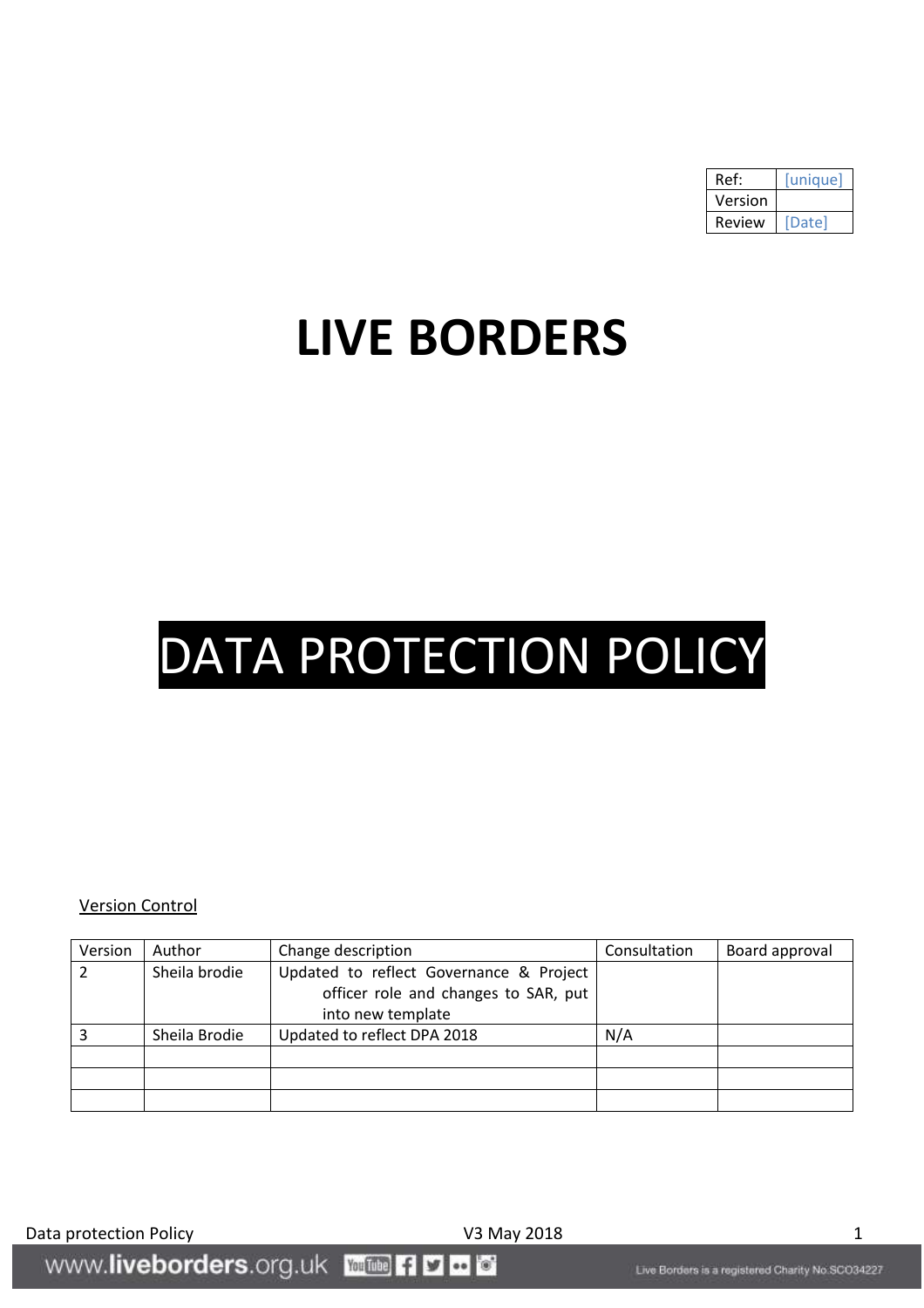### **Contents** [right click and update field, select entire table]

| $\mathbf{1}$ |     |  |
|--------------|-----|--|
| 2.           |     |  |
| 3.           |     |  |
| 4.           |     |  |
|              |     |  |
|              |     |  |
|              |     |  |
|              |     |  |
|              |     |  |
|              |     |  |
|              |     |  |
|              |     |  |
|              |     |  |
|              |     |  |
|              | 5.3 |  |
|              | 5.4 |  |
| 6            |     |  |
| 7            |     |  |
| 8            |     |  |
|              | 8.1 |  |
|              |     |  |
|              |     |  |
| 9            |     |  |
|              |     |  |

www.liveborders.org.uk **Wille 49 a 6** 

V3 May 2018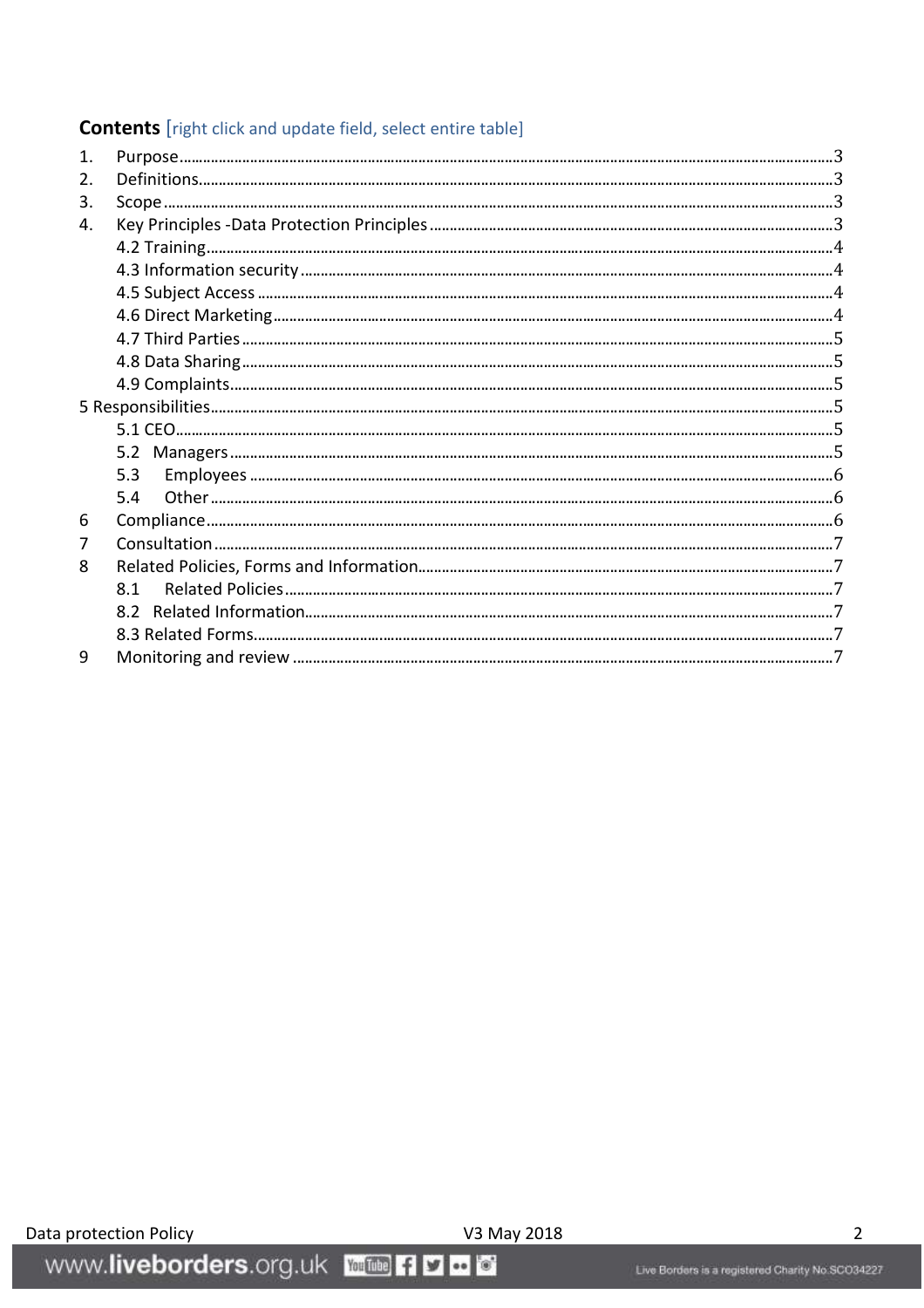#### <span id="page-2-0"></span>**1. Purpose**

- 1.1 This Policy exists to inform staff of their responsibilities and their rights in relation to Data Protection. It offers guidance in relation to data security and information sharing. It outlines the Data Protection Principles.
- 1.2 The data protection policy ('the policy') will apply to all personal data/information held and/or processed by the Company and all employees and Members of Live Borders ('the Company') and any partner organisation (voluntary or otherwise), contractor, or agent performing work on behalf of or in conjunction with the Company.
- 1.3 Compliance with the policy and associated procedures are a condition of employment or any other method of delivering a service or function on behalf of or with the Company. Violations of the policy may subject an employee or other data holder / controller to appropriate disciplinary action, in accordance with the Company's current disciplinary procedures.
- 1.4 It is the Company's policy to fully comply with the Data Protection Act 2018 and all other related statutory, criminal and civil obligations to which the Company is required to adhere including the GDPR. This applies to the retrieval, storage, processing, retention, destruction and disposal of 'personal data'.

#### <span id="page-2-1"></span>**2. Definitions**

2.1 The Act uses the term 'personal data'. For information personal data means any recorded information held by us and from which a living individual can be identified. It will include a variety of information including names, addresses, telephone numbers, photographs of people and other personal details. It will include any expression of opinion about a living individual or any indication of our intentions about that individual. The Data Protection Act applies to personal information processed by any forms of medium, including CCTV images, photographs, and digital images. Any processing of such data must be in accordance with the principles of the Data Protection Act and this policy.

#### <span id="page-2-2"></span>**3. Scope**

- 3.1 This policy applies to all staff and contractors (freelancers) working for Live Borders and to the Board of Trustees. The Company will ensure that they hold and process personal information only to support those activities we are legally entitled to carry out.
- 3.2 Personal data relating to employees may be collected by the Company for the purposes of:
	- i. recruitment, promotion, training, redeployment and / or career development, such as references, CVs and appraisal documents
	- ii. administration and payment of wages, such as emergency contact details and bank/building society details
	- iii. calculation of certain benefits including pensions
	- iv. disciplinary or grievance issues
	- v. performance management purposes and performance review
	- vi. recording of communication with employees and their representatives
	- vii. compliance with legislation
	- viii. provision of references to financial institutions, to facilitate entry onto educational courses and/or to assist future potential employers and staffing levels and career planning

#### <span id="page-2-3"></span>**4. Key Principles -Data Protection Principles**

www.liveborders.org.uk **William fi y to** 

4.1 We will comply with the eight enforceable data protection principles by making sure that personal data is:

Data protection Policy National Control of New Y3 May 2018 3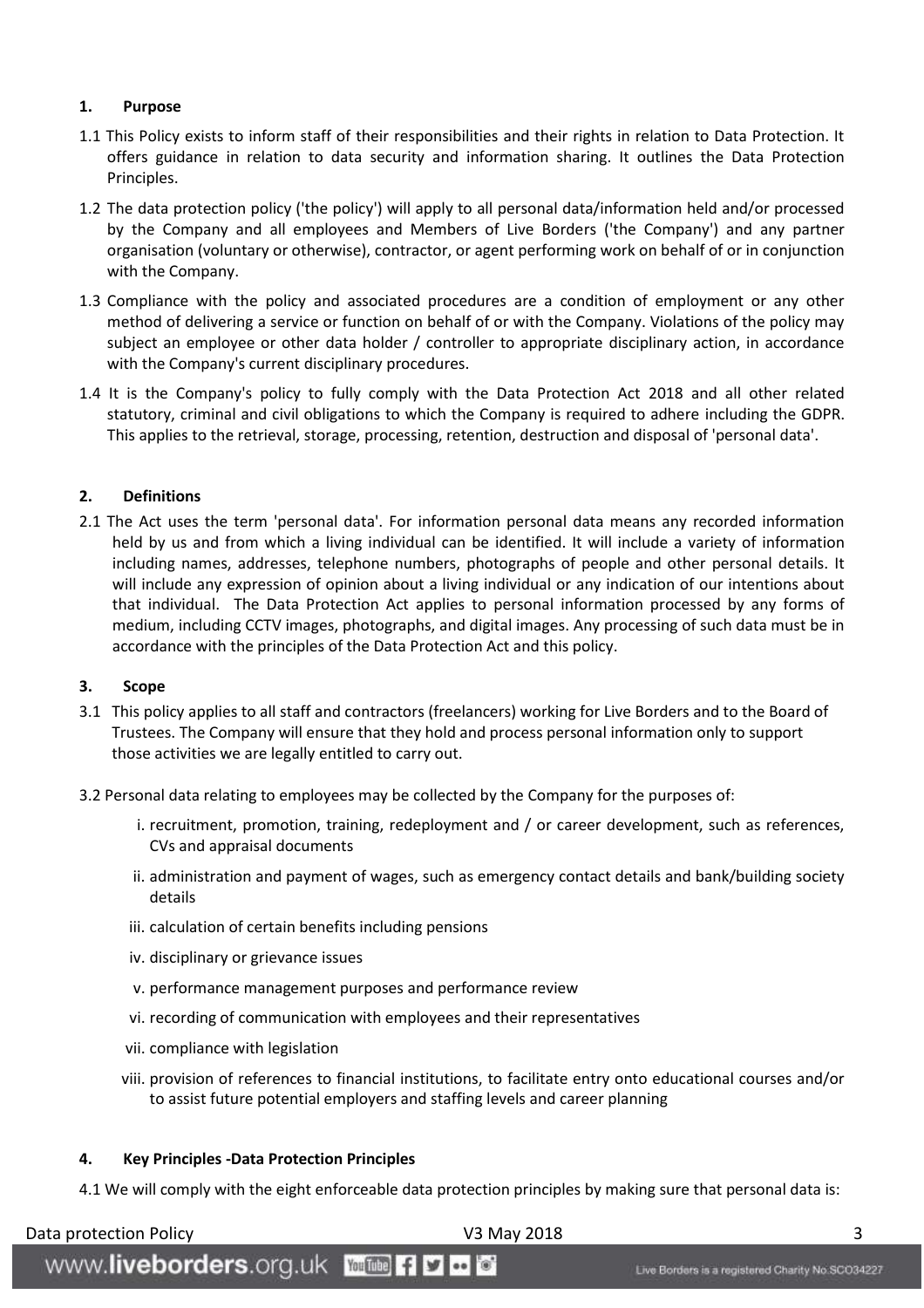- 1. fairly and lawfully processed
- 2. processed for limited purposes
- 3. adequate, relevant and not excessive
- 4. accurate and kept up to date
- 5. not kept longer than necessary
- 6. processed in accordance with the individual's rights
- 7. secure

8. not transferred to countries outside the European Economic area unless the country to which the data is to be transferred has adequate protection for the individuals

#### <span id="page-3-0"></span>**4.2 Training**

- 4.2.1 All staff will be trained in the basics of data protection as soon as practical after their start date as part of the induction process.
- 4.2.2 Staff who work on computer systems that hold or process personal information, or who use the information associated with those systems, will be trained by the systems administrator or line manager.

#### <span id="page-3-1"></span>**4.3 Information security**

- 4.3.1 Printouts, CDs and Memory sticks and other devices containing personal information that need to go from one office to another should be delivered to a specific person or secure area, and not left lying about for collection
- 4.3.2 You must supervise external maintenance and support staff to ensure personal data is protected.
- 4.3.3 Ensure personal data is destroyed appropriately when no longer required, including data on computer hard drives/memory sticks etc.
- 4.3.4 When dealing with personal information on portable equipment, whether or not it belongs to us, you must make sure no unauthorised person can get access to or see any personal data, either held on computer or paper files.

#### <span id="page-3-2"></span>**4.5 Subject Access**

- 4.5.1 The Data Protection Act gives you the right to access the personal data held about you by the Company.
- 4.5.2 The Company will endeavour to process all written subject access requests within the statutory one month deadline. Where the Company is unable to process the request within the timeframe, the data subject should be notified as soon as possible of any potential delay, the reasons for such a delay, and the date when their information will be made available.
- 4.5.3 Subject access requests should be made by emailing [foi@liveborders.org.uk](mailto:foi@liveborders.org.uk) or in writing or in person to the Data Protection Officer, Live Borders, Melrose Road, Galashiels, TD1 2DU. Applications for subject access will not be accepted by telephone.

#### <span id="page-3-3"></span>**4.6 Direct Marketing**

- 4.6.1 The Company will not participate in direct marketing practices where individuals do not consent to the use of their personal information for this purpose.
- 4.6.2 All individuals must be given the opportunity to opt-in to receive material at the point of data collection, or opt-out of receiving material at the point of distribution.

Data protection Policy National Control of New Y3 May 2018 4 American Control of America Australian Control of A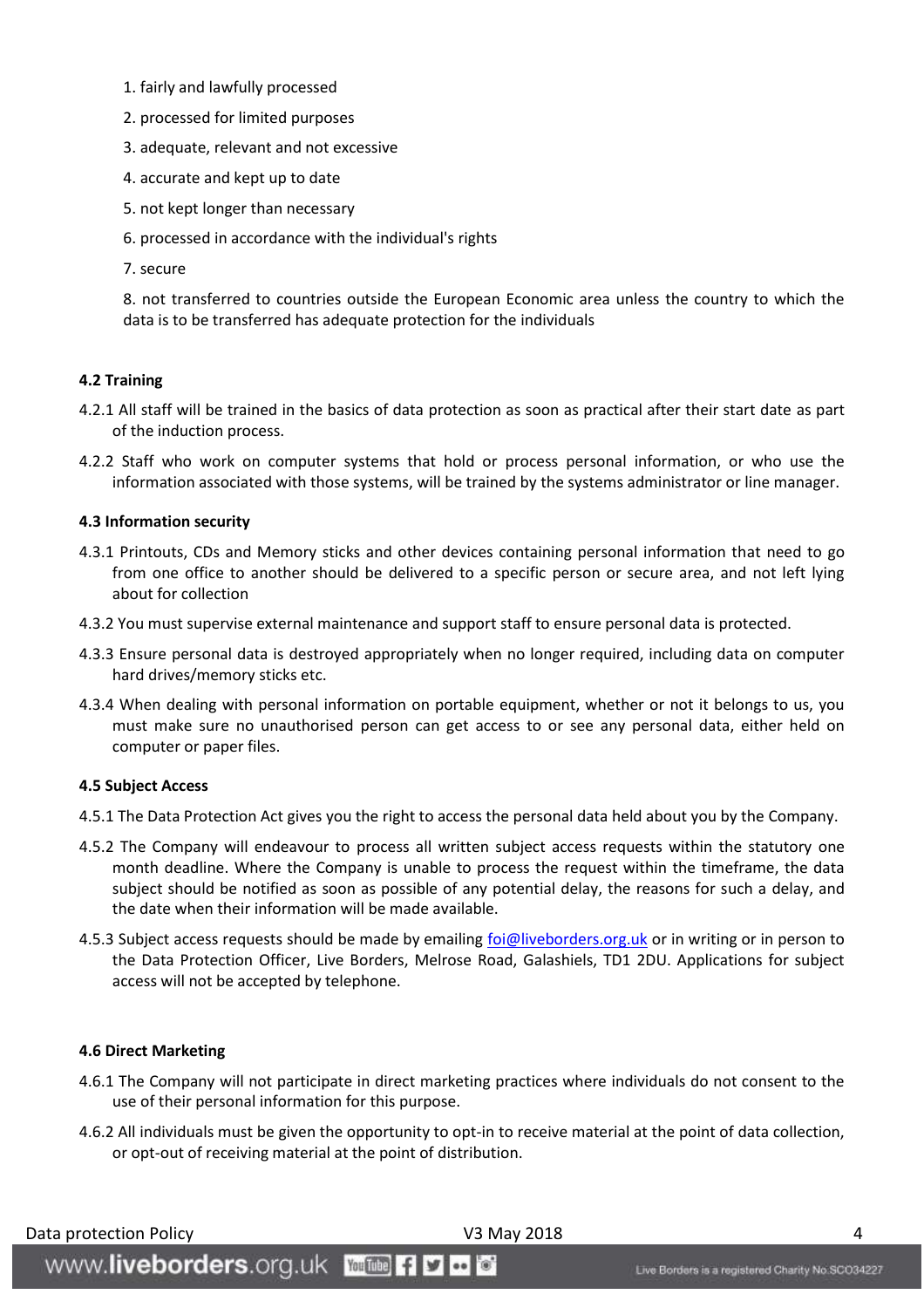4.6.3 The appropriate opt-in and opt-out mechanisms must be put in place where third party marketing or advertising materials are distributed to named individuals. In situations where this cannot be feasibly done, the materials must not be distributed.

#### <span id="page-4-0"></span>**4.7 Third Parties**

- 4.7.1 Any person working in a partnership capacity (voluntary or otherwise), working as a contractor (or agent) - whether directly or indirectly in the employ of the Company - should sign a confidentiality (nondisclosure) agreement before being granted access to personal information.
- 4.7.2 The Data Protection Officer must be consulted prior to entering into any contracts. Contracts for processing of information by a third party on behalf of the Company will require the insertion of confidentiality clauses and specific advice must be sought from Legal advisor. The Company must be satisfied that the Information Security measures adopted by the third party are adequate before access to information is granted.

#### <span id="page-4-1"></span>**4.8 Data Sharing**

- 4.8.1 Appropriate information sharing protocols must be in place before personal information will be processed on our behalf by third parties. These protocols will be reviewed, amended and updated on a regular basis. Guidance should be sought from the Governance and Projects Officer.
- 4.8.2 Individuals will be informed, at the point of data capture, of:
	- i. The identity of the data controller
	- ii. The identity of any organisation other than the Company with whom the information may be shared
	- iii. The purpose or purposes for which the data are or are intended to be processed
- 4.8.3 Live Borders website provides publically accessible information about the companies approach to customer and supplier data sharing and security[. www.liveborders.org.uk](http://www.liveborders.org.uk/)
- 4.8.4 Individuals have the right to access information the Company holds on them and that a reasonable fee may be charged if the Subject Access Request is manifestly unfounded, or excessive. All forms which gather personal data will have an Fair Processing notice at the bottom of each form.

#### <span id="page-4-2"></span>**4.9 Complaints**

4.9.1 Any complaints received regarding the Data Protection policy or its associated procedures, including subject access requests, should be handled through the Company Complaints system in the first instance.

#### <span id="page-4-3"></span>**5 Responsibilities**

#### <span id="page-4-4"></span>**5.1 CEO**

All aspects of compliance with the Act, and associated legislation, within the Company.

#### <span id="page-4-5"></span> **5.2 Managers**

Responsible for themselves as employees and for ensuring that all staff are aware of and adhere to this policy.

#### Data protection Policy **National Contract Contract Contract V3 May 2018** 5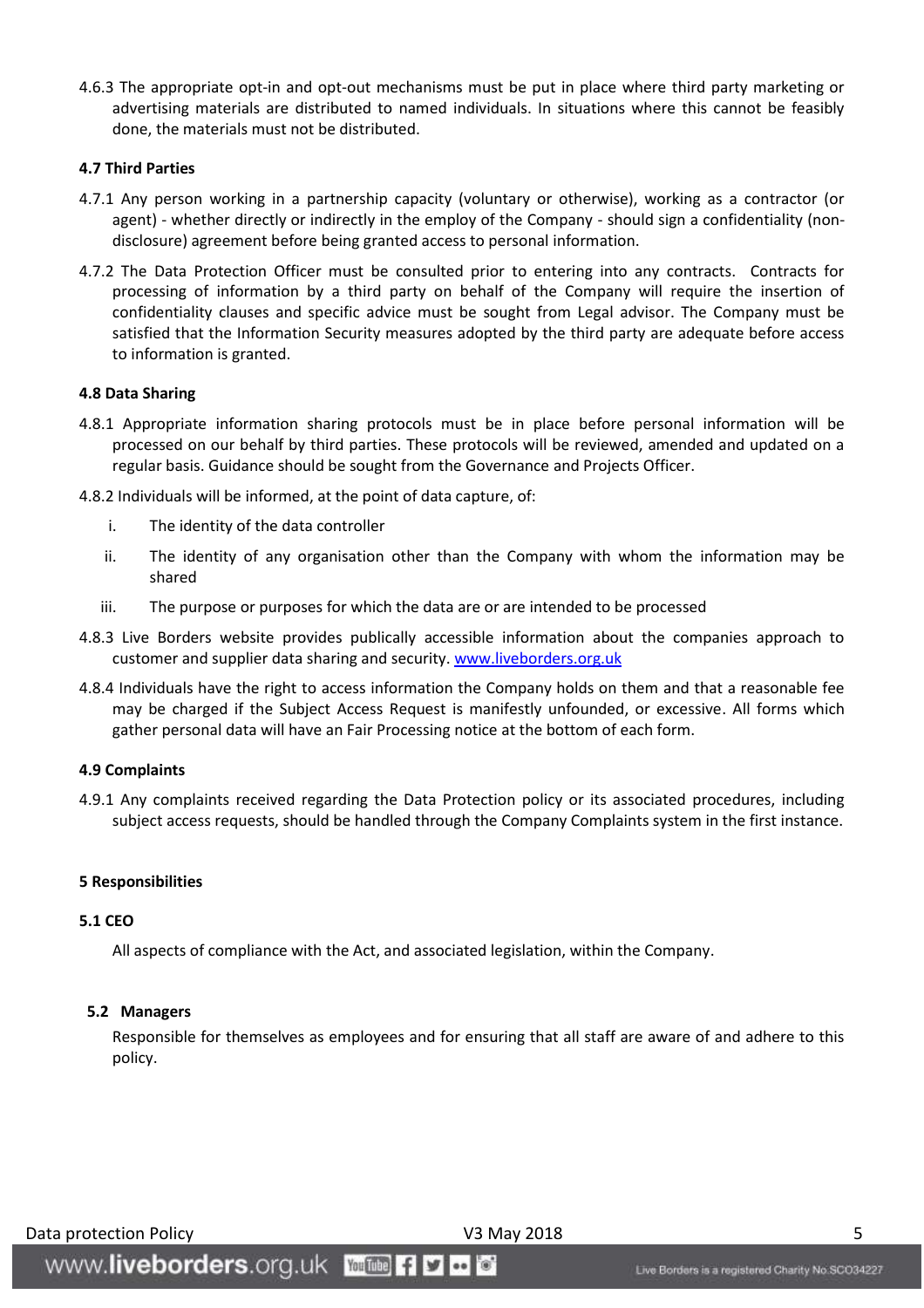#### <span id="page-5-0"></span>**5.3 Employees**

- 5.3.1 Adhering to this policy
- 5.3.2 Recording information (in compliance with the Data Protection Notification) about an individual which is relevant, and should be aware that they may be required to justify what has been written and be prepared for that information to be released as part of a subject access request.
- 5.3.3 Ensure they are familiar with the requirements of the Data Protection Act 2018 and the GDPR.
- 5.3.4 Disclose personal information to employees on a 'need to know' basis only dependent upon the nature or role of their employment, or in order to carry out ad hoc tasks and duties. The need for access must be clearly demonstrated at all times.
- 5.3.5 All employees must follow good practice as indicated by the Data Protection Act and any such codes of practice issued by the Office of the Information Commissioner or the Company, when processing personal data.
- 5.3.6 Inform the Data Protection Officer of any new requirement, system, product or process that requires data to be held.
- 5.3.7 Consult the Data Protection Officer and ensure appropriate documentation is in place prior to any data sharing arrangement is entered into.
- 5.3.8 Reporting suspected breaches of the data protection policy to their own management or to the Data Protection Officer.
- 5.3.9 Deal with any subject access requests as per this policy
- 5.3.10 Ensuring the Company's files are accurate and up to date, and so that the Company is able to contact you or, in the case of an emergency, another designated person, you must notify the Company as soon as possible of any change in your personal details (e.g., change of name, address, telephone number, loss of driving licence where relevant, next of kin details, etc).

#### <span id="page-5-1"></span>**5.4 Other**

#### **The Governance & Projects Manager is the designated Data Protection Officer for the Company and is responsible for:**

- i. Developing, publishing, maintaining and administering the data protection policy
- ii. Maintaining our Notification Entry with the Information Commissioner
- iii. Providing an annual return on the use and processing of personal information within the Company, and for making any amendments to the register entry as and when they occur
- iv. Assisting other employees in understanding the significance of Data protection and GDPR.

#### **Trustees of the Company are responsible for:**

WWW.liveborders.org.uk Woutune fly to

- v. Members of the Board are entitled to have access to data which is necessary for him/her to carry out any official duties as is the case with employees. The requirement for access must be clearly demonstrated.
- vi. Reporting suspected breaches of the data protection policy to their own management or to the Data Protection Officer.

#### <span id="page-5-2"></span>**6 Compliance**

6.1 Any employee who is found to have inappropriately divulged personal information will be subject to investigation under the Company's disciplinary procedure, which may result in dismissal and possible legal action.

#### Data protection Policy **Canadian Control Control Control Control Control Control Control Control Control Control Control Control Control Control Control Control Control Control Control Control Control Control Control Contr**